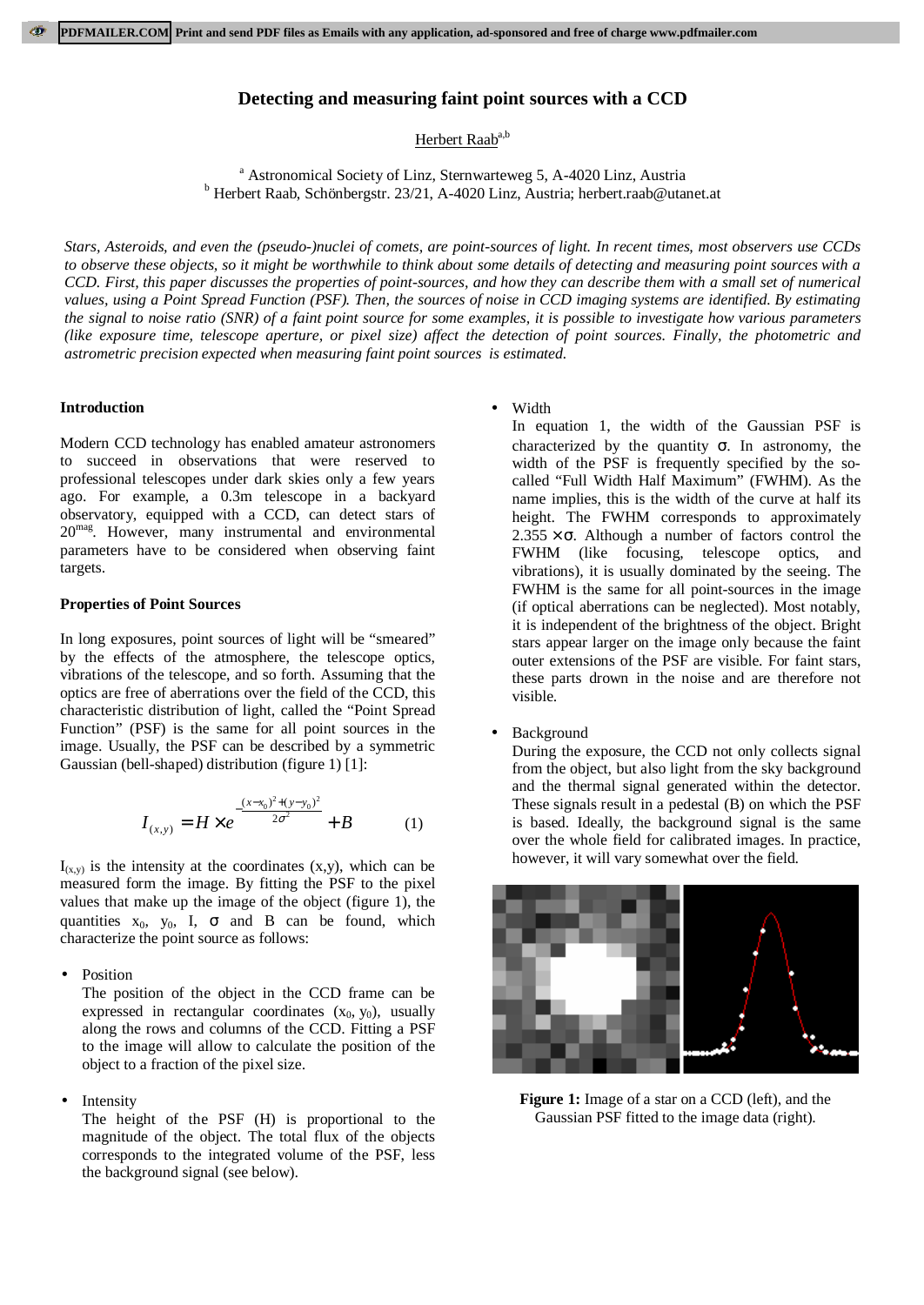#### **Signal and Noise**

As briefly mentioned above, the CCD not only collects light from celestial objects, but also some unwanted signals. The thermal signal, for example, can be subtracted from the image by applying a dark frame calibration, but the noise of the thermal signal remains even in the calibrated image. In addition to the thermal noise, the readout noise is generated in the detector. External sources of noise are the photon noise in the signal from the sky background, as well as the photon noise in the signal of the object under observation. The Poisson noise in a signal (that is: the standard deviation σ of the individual measurements from the true signal) can be estimated as the square root of the signal, i.e.

$$
\sigma = \sqrt{S} \tag{2}
$$

where S is the signal (for example, the thermal signal), and σ is the noise level in that signal (in that example, the thermal noise). The total noise from the four independent noise sources mentioned above add in quadrature to give the total noise:

$$
\sigma = \sqrt{\sigma_B^2 + \sigma_S^2 + \sigma_T^2 + \sigma_R^2}
$$
 (3)

where  $\sigma$  is the total noise,  $\sigma_B$  is the background noise,  $\sigma_s$  is the object noise,  $\sigma_T$  is the thermal signal, and  $\sigma_R$  is the readout noise. The Signal Noise Ratio (SNR) can be calculated from:

$$
SNR = \frac{S}{\sigma} \tag{4}
$$

Where S is the signal from the object, and  $\sigma$  the total noise. By combining equations 2 to 4, it is possible to calculate the SNR in one pixel:

$$
SNR = \frac{S}{\sqrt{S + B + T + \sigma_R^2}}
$$
 (5)

Here, S is the signal from the object collected in the pixel, B the signal from the sky background and T the thermal signal collected by the pixel, respectively, and  $\sigma_R$  is the readout noise for one pixel. If equation 5 is applied to the brightest pixel in the image of the object, the result is the Peak SNR for that object. The Peak SNR is important, as software (or humans) can detect faint objects only if at least the brightest pixel has a SNR over some threshold that is set to avoid false detections in the image noise. Usually, a Peak SNR of  $\sim$ 3 is considered to be a marginal detection. In other words, this would correspond to the limiting magnitude of the image.

For unfiltered or broadband images, the dominant source of noise is usually the sky background, even under very dark skies. With modern, cooled CCDs, the instrumental noise is generally less important, and object noise is only significant for very bright objects.



**Figure 2:** Growth of Signal, Noise, and Signal to Noise Ratio with increasing exposure time.

Figure 2 shows the growth of Signal, Noise, and Signal to Noise Ratio (SNR) with increasing exposure time t. Note that, in this example, the background signal B is stronger than the signal S from the object under observation. The background noise is  $\sigma_B$ , the object noise is  $\sigma_S$ . The readout noise is independent of the exposure time and it is therefore not drawn. (For sky-limited exposures, it can practically be neglected.) The signal S grows linear with increasing exposure time, as do the background signal B and the thermal signal T. Fortunately, the background noise ( $\sigma_B = \sqrt{B}$ ) and the thermal noise ( $\sigma_T = \sqrt{T}$ ) grow slower. Doubling the exposure time will increase all signals (S,B,T) by a factor of 2, but the noise levels ( $\sigma_s$ ,  $\sigma_B$ , σ<sub>T</sub>, σ) by a factor of only  $\sqrt{2}$ , so the SNR increases by  $2 \div \sqrt{2} = \sqrt{2}$ . With increasing exposure, the faint object will eventually emerge from the noise, even though the background signal is always stronger than the signal from the object in this example.

### **Estimating the Signal to Noise Ratio**

With a few, mostly very simple calculations, it is possible to estimate the Signal to Noise Ratio that can be expected for a stellar object of known magnitude with a certain equipment. In this chapter, one example is described in some detail. Further examples in the following chapters will be used to compare various telescope setups, and the gain (or loss) in the SNR.

The telescope used in this example is a 0.6m f/3.3 reflector, with a central obstruction of 0.2m. As a detector, a CCD with 24µm square pixels (corresponding to 2.5" at the focal length of 1.98m), a dark current of one electron per second per pixel, a readout noise of ten electrons per pixel, and a mean quantum efficiency of 70% over the visible and near infrared portion of the spectrum (400nm to 800nm) is used [2]. We assume a stellar object of  $20^{mag}$  as the target of the observation, the brightness of the sky background to be 18<sup>mag</sup> per square arc second, and the FWHM of the stellar image to be 4". In that spectral range, we receive about  $4\times10^{10}$  photons per second per square meter from a star of  $0^{mag}$  [3]. A difference of  $1^{mag}$  corresponds to a factor of 2.5 in the brightness, so there will be only  $4\times10^{10} \div 2.5^{20}$ , or about 440 photons per second per square meter from our target. The light collecting area of the 0.6m telescope is 0.25m², so it will accumulate 11'000 photons in a 100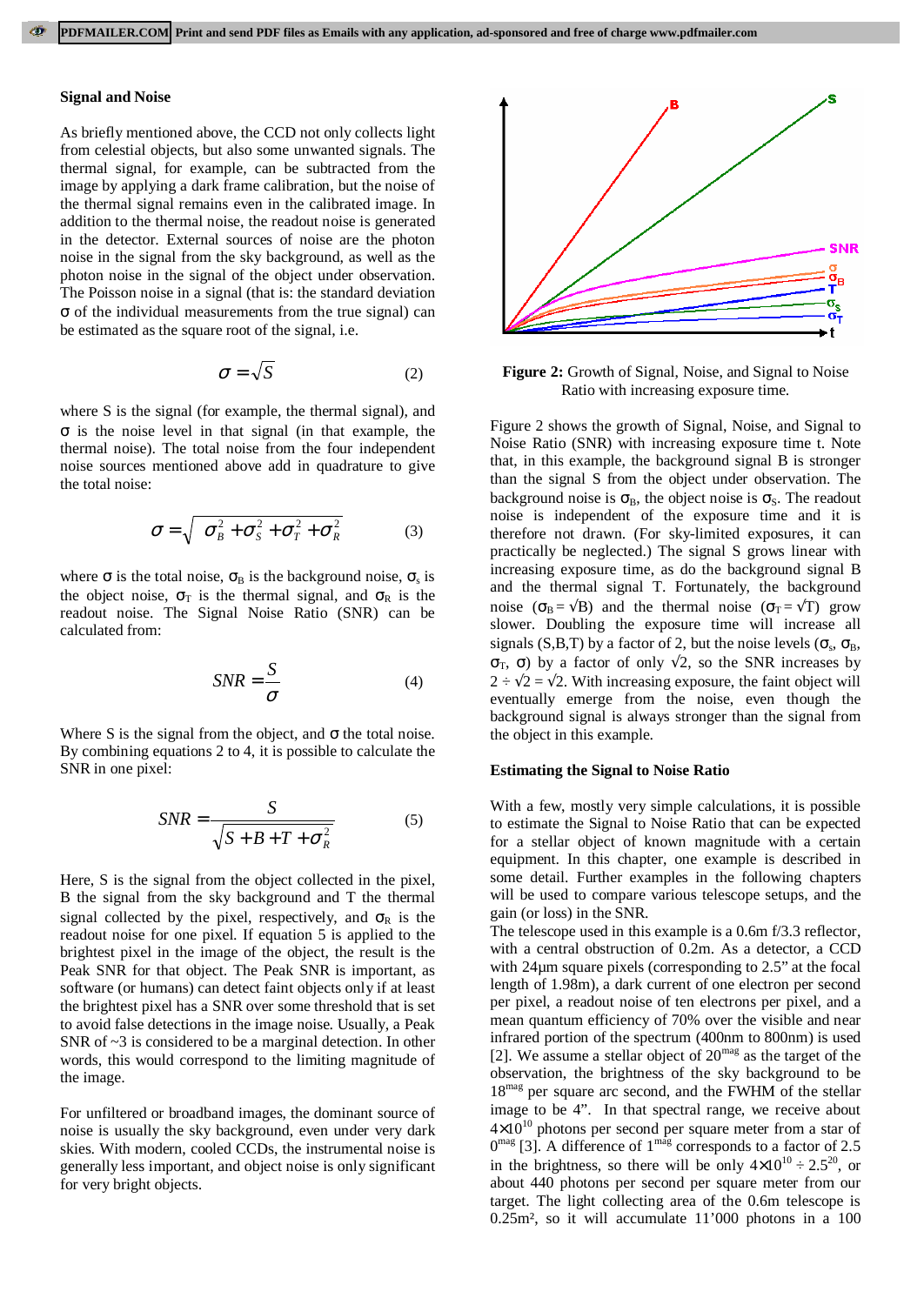second exposure. With a quantum efficiency of 0.7, this will generate about 7'700 electrons in the CCD.

Assuming that the PSF of the object can be described with equation 1, and that the peak brightness is located exactly at the centre of one pixel, this pixel collects about 29% of the total light, or about 3'190 photons, which will generate 2'233 electrons in that pixel. The Poisson noise of this signal is  $\sqrt{2'}233 \sim 47$ .

In analogy to the stellar flux, we can estimate the flux from the sky background  $(18^{mag}$  per square arc second) to be  $4\times10^{10} \div 2.5^{18}$ , or about 2'748 photons per second per square meter. The telescope therefore collects about 68'700 photons from each square arc second during the exposure. Each pixel covers 6.25 square arc seconds, and therefore, about 429'375 photons from the sky background will be collected during the exposure in each pixel. This will generate about 300'563 electrons, with a Poisson noise of  $\sim$ 548 electrons.

During the exposure, the dark current will generate 100 electrons in each pixel, and the dark noise is therefore  $\sqrt{100}$  = 10. The readout adds further 10 noise electrons.

Using equation 3, the total noise in the brightest pixel can be calculated by adding the object noise in the brightest pixel, the sky noise, the dark noise and the readout noise in quadrature, i.e.  $\sqrt{(47^2 + 548^2 + 10^2 + 10^2)} \approx 550$ . The Peak Signal Noise Ratio is now found to be  $2'233 \div 550 \sim 4.1$ . Obviously, the  $20^{mag}$  object is only marginally detected in this example.

Although this is a simplified calculation (e.g., no attempt to correct for atmospheric extinction was made, and no attention was given to the saturation of pixels, etc.), it is still a reasonable estimate. Some further telescope setups will be compared in the next chapters, and the results are compared. All calculations are summarized in table 1 in the Appendix.

# **Exposure Time**

In the previous chapter, a star of  $20^{mag}$  is only marginally detected with a 0.6m f/3.3 telescope in a 100 second exposure. In the next example, the exposure time is extended to 600 seconds to increase the Signal Noise Ratio of the object. The calculation, which is summarized as example 2 in table 1 in the Appendix, shows that the SNR of the brightest pixels increases from 4.1 to 10.0. It has been noted previously that increasing the exposure time by a factor of n will raise the SNR by a factor of  $\sqrt{n}$ . In this example, the exposure time has been increased by a factor of 6, and the SNR was raised by a factor of  $\sqrt{6} \sim 2.45$ .

The limiting magnitude of an image can be defined by the brightness of the stars reaching some minimal SNR, for example, 3.0. A factor of 2.5 in brightness corresponds to one magnitude, which closely matches the increase in SNR due to the longer exposure. To increase the limiting magnitude by one full magnitude, the exposure time would have to be extended by a factor of 6.25, i.e., to 625 seconds. Pushing the limiting magnitude down by one more magnitude, another increase by a factor of 6.25 would be necessary: the exposure time would increase to about 3900 seconds, or 65 minutes (figure 3).



**Figure 3:** Relative exposure time required for increasing the limiting magnitude.

### **Telescope Aperture**

In the next example, we will expand the telescope aperture from 0.6m (as used in the previous examples) to 1.5m, with a central obstruction of 0.5m in diameter and a focal length of 7m. For the environment (sky background, seeing) and the detector, the same values as in the previous examples are used, and a exposure time of 100 second (as in example 1) assumed. The result of the calculation, which is summarized as example 3 in table 1 in the Appendix, is somewhat surprising: Although the 1.5m telescope has 6.25 times more light collecting area than the 0.6m instrument, the Peak SNR is now only 3.4. Compared to the Peak SNR of 4.1 that was found for the 100 second integration with the 0.6m telescope, this is a loss of  $\sim 0.2^{\text{mag}}$ in limiting magnitude.

How can this be? Due to the long focal length of the telescope, each pixel now covers only  $0.71$ "  $\times$  0.71". Compared to the 0.6m telescope from the previous examples (pixel size  $2.5" \times 2.5"$ ), this is only 8% of the area. By combining the increased light collecting power, and the smaller pixel scale, we find that each pixel receives only about  $6.25 \times 0.08 \approx 0.5$  times the light collected in one pixel of the CCD by the smaller telescope. As both the light from the object and from the sky background (the dominant source of noise in these examples) drop by the factor of 0.5, the SNR should decrease approximately by a factor of  $0.5 \div \sqrt{0.5} \sim 0.7$ . The true factor found by comparing the SNR calculated in examples 1 and 3 is only about 0.8, because the PSF is a non-linear function (equation 1), concentrating more light in the centre of the pixel than in the outer regions that were lost due to the smaller angular size of the pixels in that example.

Does this mean that it makes no sense to use larger telescopes? Of course not! Apparently, the problem is related to the pixel scale, so pixel binning might be of some help: By using  $2 \times 2$  binning (example 4), a Peak SNR of 6.4 is obtained, which corresponds to an increase in limiting magnitude of about  $0.5<sup>mag</sup>$  as compared to the 0.6m telescope in example 1, or of  $0.7<sup>mag</sup>$  as compared to the 1.5m telescope with the CCD used without binning (example 3).

Scaling the FWHM from 4" to 2" (by improving the telescope optics, the focusing, the mechanics or the seeing, if possible in some way) would be even better than binning: The peak SNR would grow to 12.7, and the gain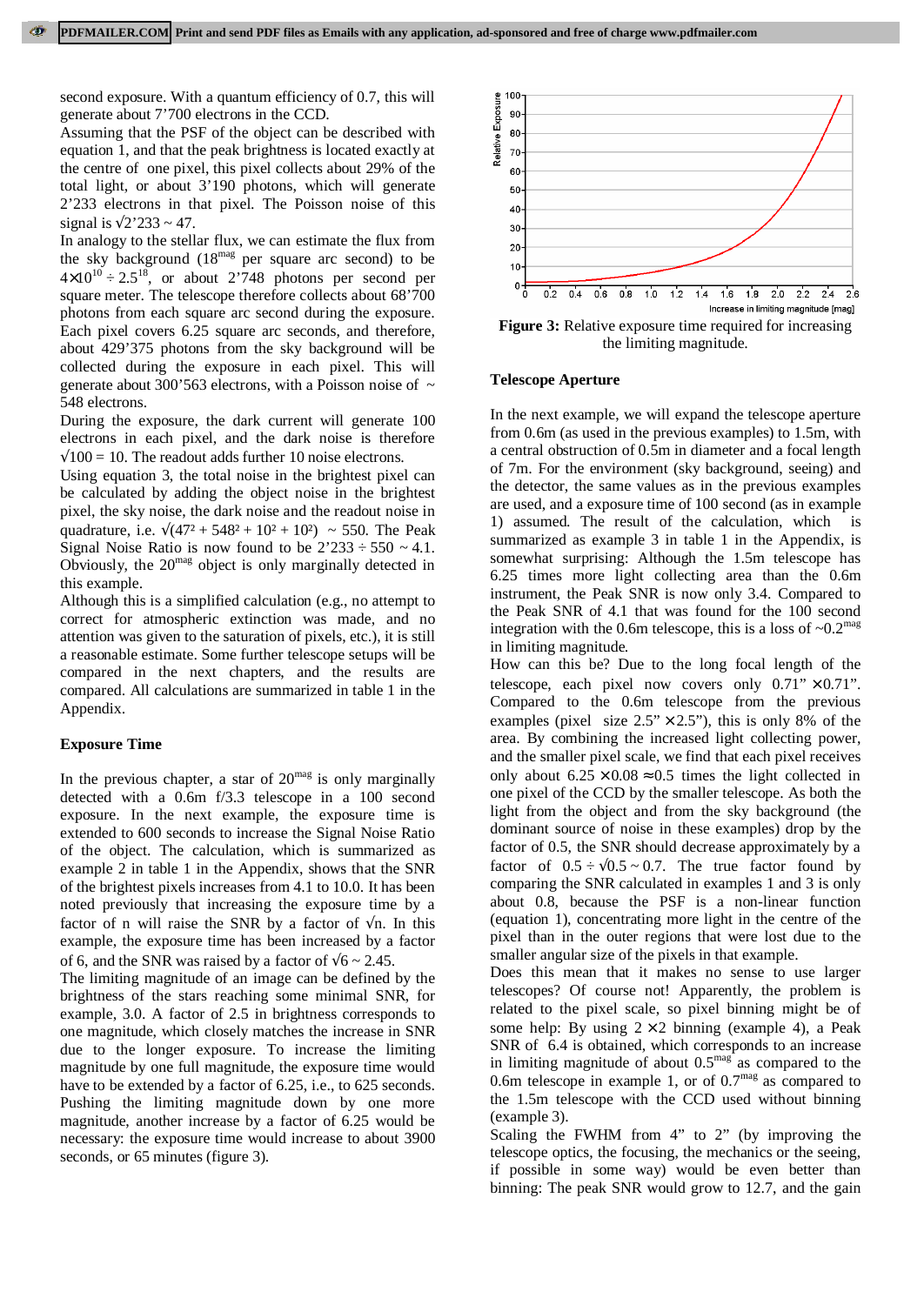in limiting magnitude is about  $1.2<sup>mag</sup>$ , as compared to example 1, or 1.4<sup>mag</sup> as compared to example 3.

## **Pixel Size and Sampling**

Apparently, the relative size of the pixel to the FWHM of the stellar images is an important factor in obtaining the highest possible SNR. By performing calculations similar to the SNR estimates in the previous chapters, it can be shown that the highest Peak SNR is obtained when the pixels are about  $1.2 \times$  FWHM in size (figure 4).



**Figure 4:** Variation of peak SNR for various pixel scales. The pixel size is measured in units of FWHM.

With such large pixels, most of the photons are collected by the single pixel on which the PSF of the stellar image is centred, whilst only the fainter, noisy "wings" of the PSF fall on the neighbouring pixels, resulting in a high SNR. However, with almost all the light concentrated in a single pixel, it would be very difficult to distinguish real objects from image artefacts (like hot pixels or cosmic ray strikes), and it is impossible to calculate the precise position of the object to sub-pixel accuracy.

To retain the information of the objects on the CCD image, the scale must be chosen so that the FWHM of stellar sources spans at least 1.5 to 2 pixels [4]. This scale is called "critical sampling", as it preserves just enough information that the original PSF can be restored by some software analysing the image. With even larger pixels (i.e., less than 1.5 pixels per FWHM), the PSF can not be restored with sufficient precision, and astrometric or photometric data reduction is inaccurate, or not possible at all. This situation is called "undersampling". In the other extreme ("oversampling") the light of the object is spread over many pixels: Although the PSF of stellar objects can be restored with high precision in this case, the SNR is decreased (figure 5).

Critically sampled images will give the highest SNR and deepest limiting magnitude possible with a given equipment in a certain exposure time, without loosing important information contained in the image. For applications that demand the highest possible astrometric or photometric precision, one might consider some oversampling. The same is true for "pretty pictures", as stars on critically sampled images look rather blocky.



**Figure 5:** Undersampled (left), critically sampled (center) and oversampled (right) stellar images (top row), and the PSF fitted to the image data (bottom row).

### **Error Estimates**

Fitting a PSF profile to a faint, noisy detection is naturally less precise than for bright stellar images with a high SNR (figure 6). Position and brightness calculated for faint detections are therefore expected to be less precise than for bright objects.



**Figure 6:** Gaussian PSF fitted to a faint (Peak SNR ~4) and a bright (Peak SNR ~100) stellar image.

The fractional uncertainty of the total flux is simply the reciprocal value of the Signal to Noise Ratio,  $1 \div SNR$ (sometimes also called the Noise to Signal Ration). By converting this uncertainty to magnitudes, we get:

$$
\sigma_{PHOT} = \frac{Log(1 + \frac{1}{SNR})}{Log(2.5)} \tag{6}
$$

Here,  $\sigma_{\text{PHOT}}$  is the one-sigma random error estimated for the magnitude measured, and SNR is the total SNR of all pixels involved (e.g., within a synthetic aperture centred on the object). By modifying equation 5, we can find this value from:

$$
SNR = \frac{S}{\sqrt{S + n \times (B + T + \sigma_R^2)}}
$$
(7)

In this formula, S is the total integrated signal from the object in the measurement (i.e., within the aperture), and n is the number of pixels within the aperture. The other quantities are identical to equation 3. It should be noted that, as both S and n will change with the diameter of the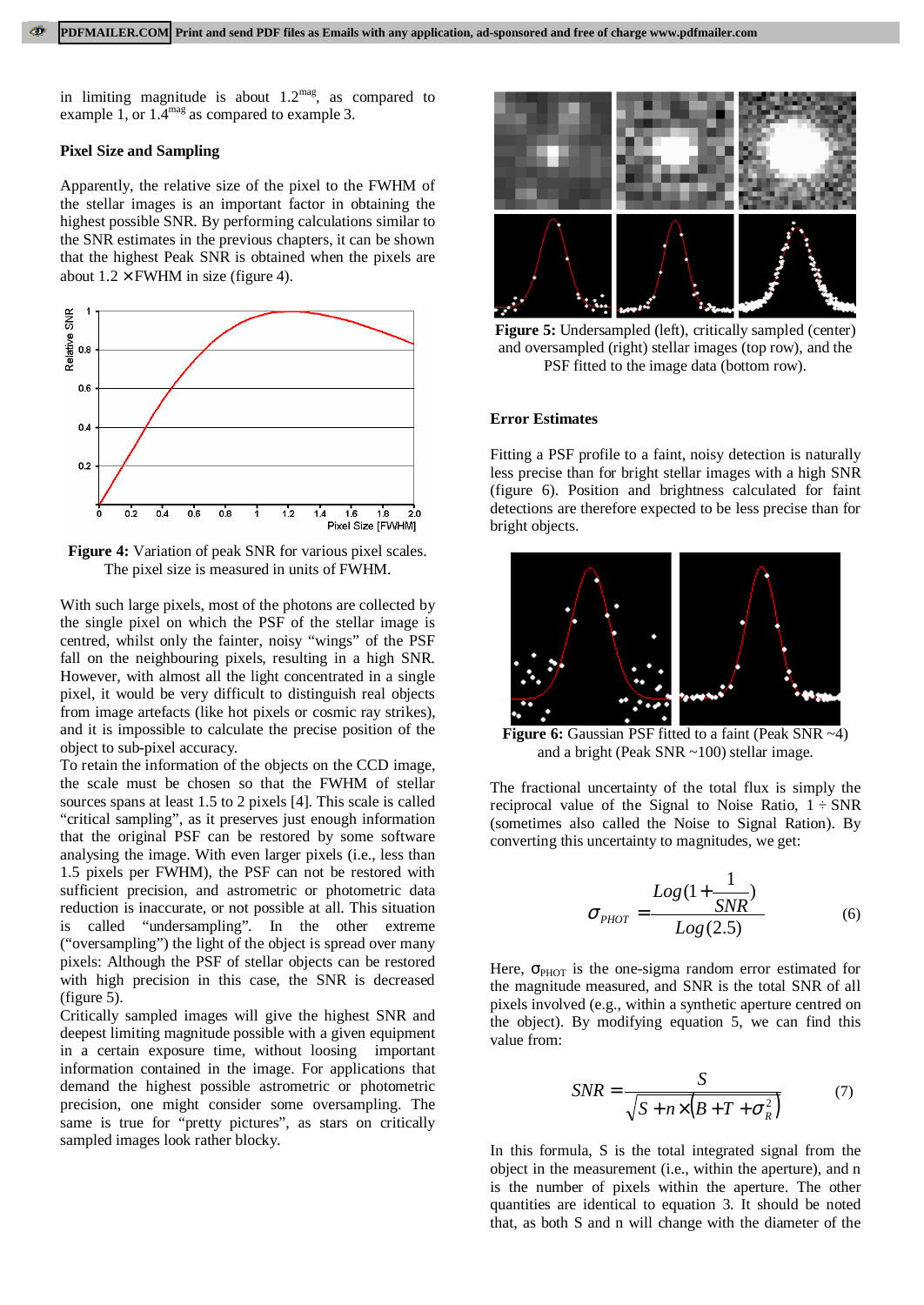aperture, the total SNR varies with the diameter of the photometric aperture, so photometry can be optimised by choosing the appropriate aperture [5].



**Figure 7:** The photometric error (in stellar magnitudes) expected for point-sources up to a SNR of 50.

Figure 7 shows the expected uncertainty in the magnitude for point sources up to SNR 50, as calculated from equation 6. Equation 6 only estimates the random error in photometry due to image noise. It does not account for any systematic errors (like differences in spectral sensitivity of the CCD and the colour band used in the star catalogue) that might affect absolute photometric results.

Provided that the stellar images are properly sampled, the astrometric error can be estimated using this equation [6]:

$$
\sigma_{AST} = \frac{\sigma_{PSF}}{SNR} \tag{8}
$$

Here,  $\sigma_{\text{AST}}$  is the estimated one-sigma error of the position of the object,  $\sigma_{PSF}$  the Gaussian sigma of the PSF (as in equation 1), and SNR is the Peak Signal to Noise Ratio of the object. Note that  $\sigma_{\text{AST}}$  will be expressed in the same units as  $\sigma_{PSF}$  (usually arc seconds), and that  $\sigma_{PSF}$  can be calculated from FWHM÷2.355.



expected for point-sources up to a Peak SNR of 50.

Figure 8 shows the expected uncertainty in the position (in units of FWHM) for point sources up to SNR 50, as calculated from equation 8. Again, equation 8 only estimates the random error in the stellar centroid due to image noise. It does not account for any systematic errors (introduced by the astrometric reference star catalogue, for example) that might affect absolute astrometric results.

Returning to example 1, the astrometric one-sigma error expected for the point source with a Peak Signal to Noise Ratio of 4.1 and a FWHM of 4" can now be estimated to ~0.4", using equation 8. Adopting a photometric aperture with a diameter of  $3 \times$  FWHM (covering 18 pixels), a total Signal to Noise Ratio of about 3.3 is found by using equation 7. From equation 6, the photometric error is estimated to  $\sim 0.3$ <sup>mag</sup>.

An astrometric error of  $\sim$ 1" is acceptable, particularly if it is a observation of a minor planet with a uncertain orbital solution or a large sky-plane uncertainty (for example, as in the case of late follow-up or recovery observations). Observations of the light curve of a minor planet usually require a precision of  $0.05<sup>mag</sup>$  or better, corresponding to a SNR of 20 or higher. Obviously, photometric observations are much more demanding than astrometry.

#### **Summary and Conclusions**

This paper first described the characteristics of a Gaussian Point Spread Function, and the sources of noise in the imaging system. A few examples, estimating the Signal to Noise Ratio obtained for faint point sources with various telescope setups, highlighted that environmental conditions, telescope equipment, and CCD detector must harmonise to operate at peak performance. Finally, the astrometric and photometric error expected when measuring faint point sources was estimated.

Useful astrometric results can be obtained even for very faint targets at the limit of detection, particularly if the skyplane uncertainty for the object under observation is large. For photometric studies, a higher SNR is desirable.

## **References**

1. Auer, L. H.; van Altena, W. F.: Digital image centering II, Astronomical Journal, **83**, 531-537 (1978)

2. Scientific Imaging Technologes, Inc: SITe  $512 \times 512$ Scientific-Grade CCD

3. Berry, R; Burnell, J.: The Handbook of Astronomical Image Processing, Willmann-Bell, Inc. (2000)

4. Howell, S. B.; Koehn, B; Bowell, E.; Hoffman, M.: Detection and Measurement of poorly sampled Point Sources images with 2-D Arrays, The Astronomical Journal, **112**, 1302-1311 (1996)

5. Naylor, T.: An optimal extraction algorithm for imaging photometry, Monthly Notices of the Royal Astronomical Society, **296**, 339-346 (1998)

6. Neuschaefer, L. W.; Windhorst, R.A.: Observation and Reduction Methods of deep Palomar 200 inch 4-Shooter Mosaics, The Astrophysical Journal Supplement Series, **96**, 371-399 (1995)